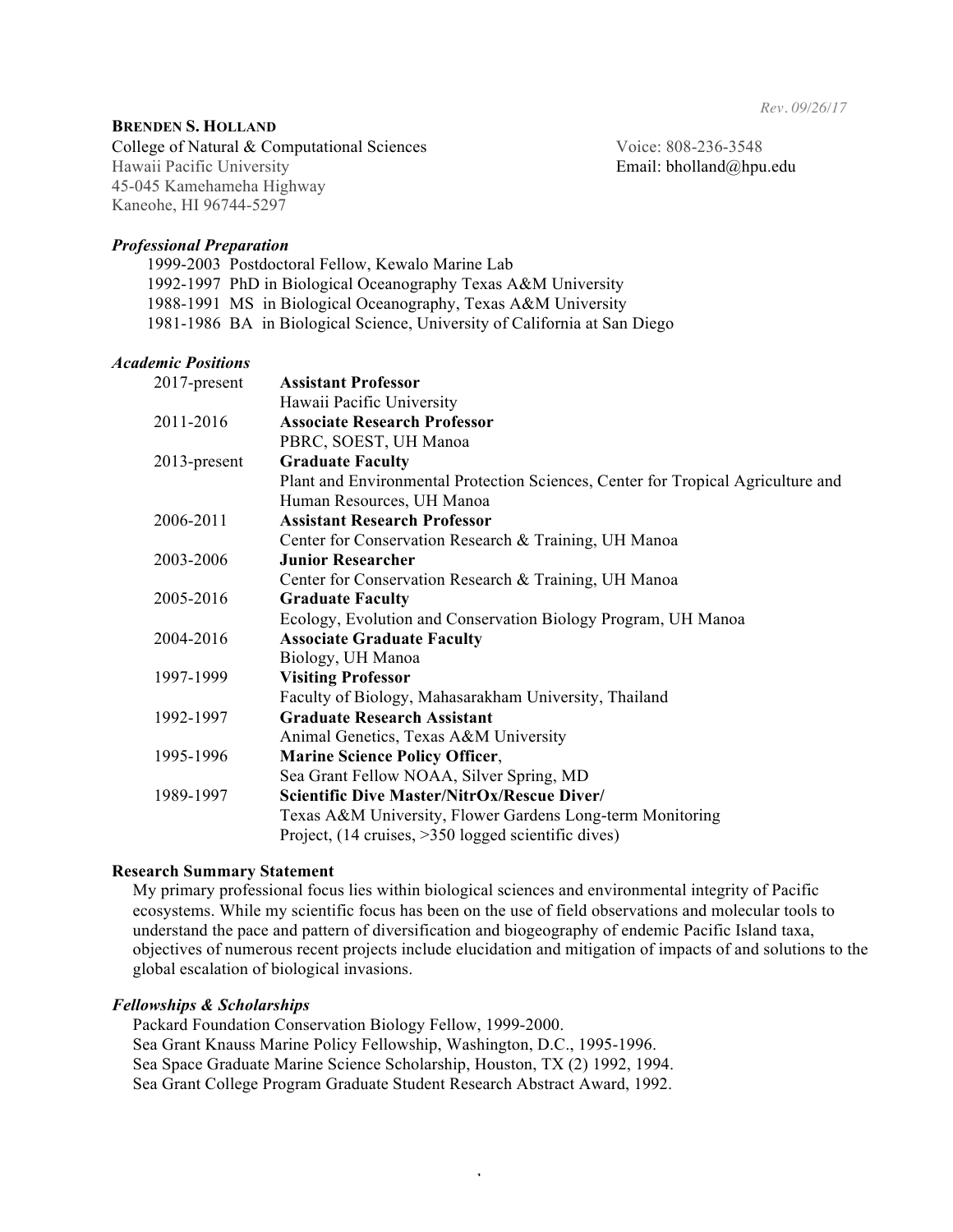#### *Professional Interests*

Conservation Biology, Biological Invasions, Molecular Ecology, Phylogeography, Phylogenetics, Island Biogeography, Oceanography, STEM Education

#### *Grants & Awards*

- NSF, IOS Behavioral and Biochemical Ecology of Gastropod Trail Following. (PI), Co-PI's: J.Y. Yew, N. James, D. Takagi. 2017 Preproposal, declined.
- USFWS, 2016. Hawaiian Tree Snail Conservation Lab operating cost, 2015-16, \$59,864 (PI).
- UROP, University of Hawaii, 2016. The Shell Game: Isotope Analysis of Extinct Prehistoric Land Snail Shells from Leeward Oahu, \$1,200 (PI, advisor to undergraduate student C. Thompson).
- Life Sciences Division, Army Research Office, Defense University Research Instrumentation Program (DURIP). Direct Analysis in Real Time Mass Spectrometry for Extraction-Free Chemical Profiling
- of Live Biological Tissues and Fluids. (Senior Personnel, PI Joanne Yew) \$240,000. 2016-2018.
- Department of Defense, US Army Garrison, Dept. of Public Works, 2015-16. \$51,681 (PI).
- USFWS, Hawaiian Tree Snail Conservation Lab operating cost, 2015-16, \$60,000 (PI).
- Department of Defense, US Army Garrison, Dept of Public Works, 2014-15. \$54,000 (PI).
- Hawaii Sea Grant, Ecology of circalunar aggregations of the box jellyfish *Alatina moseri*, 2014. \$9,999 (PI).
- Dept. of the Navy, Candidate Endangered Species Surveys on Guam, 2014-15. \$135,470*.* (PI).
- UROP, University of Hawaii, 2014. Predatory Behavior of Hawaii's Land Dwelling Flatworms, \$5,000 (PI, advisor to undergraduate student M. Khramov).
- Conchologists of America, 2013-2014. Ecology of *Euglandina rosea* in Hawaii, \$1,500. (PI, advisor to MS Student B. Dietrich).
- Yoshimoto Scholarship, Ecology Evolution and Conservation Biology, UH. Movement behavior in invasive Jackson's chameleons. 2013. \$2,300 (PI, advisor to PhD Student M. Wright).
- Conchologists of America, 2012-2013. Harmful Herpetofauna in Hawaii, \$1,500. (PI, advisor to PhD Student M. Wright).
- East Texas Herpetelogical Society, Interspecific interactions: competition among invasive *Anolis* lizards in Hawaii. 2012-2013 \$500 (PI, advisor to PhD student M. Wright).
- UROP, University of Hawaii, 2012. Feeding Behavior in Endemic Snail-Eating Caterpillars, \$5,000. (PI, advisor to undergraduate Honors student Z. Williams).
- NSF, Biodiversity Discovery and Analysis Program. 2011-2013, \$650,000. Co-PI (PI K. Hayes).
- Department of Defense, US Army Garrison, Dept of Public Works, 2013-2014. \$82,000. (PI).
- Department of Defense, US Army Garrison, Dept of Public Works, 2012-2013. \$157,000. (PI).
- Department of Defense, US Army Garrison, Dept of Public Works, 2011-2012. \$260,000 (PI).
- Department of Defense, US Army Garrison, Dept of Public Works, 2010-2011. \$220,000 (PI).
- Department of Defense, US Army Garrison, Dept of Public Works, 2009-2010. \$203,845 (PI).
- Department of Defense, US Army Garrison, Dept of Public Works, 2008-2009. Startup funds for molecular lab set-up. \$38,188 (PI).
- EPSCoR II REAP, 2007-2008. Phylogeography of the endemic Hawaiian achatinellid land snails. \$29,325. Proposal #R21622583122007. (PI, Co-PIs R.H. Cowie and M. DeMaintenon).
- Sea Grant Biennium Institutional Program. 2005-2007. Genetic partitions and stock structure in Hawaiian opihi (Gastropoda: *Cellana* spp.). \$74,276. (Co-PI, PI R. Toonen).
- University of Hawaii Research Council Faculty Travel Grant, 2007 Evolution meeting, Christchurch, New Zealand. \$1,920 (PI.
- University of Hawaii Research Council Faculty Travel Grant, 2005 Japan Evolution Society meeting, Sendai, Japan. \$1,620. PI.
- Conchologists of America. 2005. Island biogeography of endemic Pacific amber snails (Gastropoda: Succineidae). \$1,500 (PI).
- University of Hawaii Research Council Faculty Travel Grant, 2005 SICB meeting, San Diego, CA.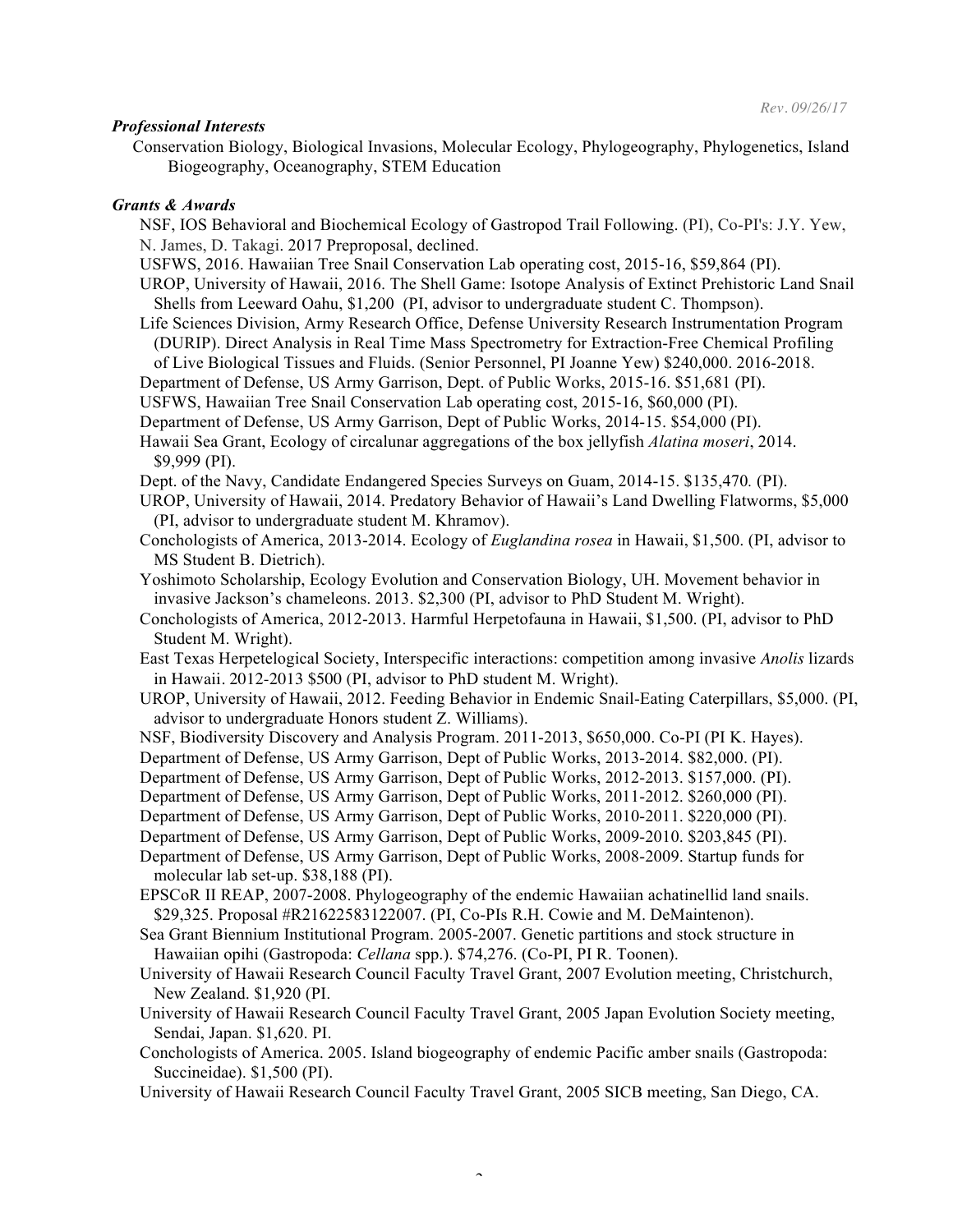\$1,400 (PI).

- Sea Grant Program Development Grant. 2005. Molecular systematic status of Hawaiian box jellyfish. \$9,814 (PI, Co-PI G. Crow).
- Conchologists of America. 2004. Biogeography of a widely distributed land snail family: Colonization pathways, evolutionary patterns and systematics of Pacific Island Succineidae. \$1,500. PI.
- National Park Service, Defining Genetic Stock Structure in Opihi. 2004. \$27,000. Co-PI (Co-PIs E.A. Kay and C. Smith; Graduate Research Assistant C.E. Bird).
- Sea Grant Program Development Fund. 2004. Genetic partitions and stock structure in Hawaiian opihi (Gastropoda: *Cellana* sp.). \$9,920. (Co-PI, PI B. Bowen)
- National Science Foundation. 2003-2006. Revision and phlyogeographic analysis of Pacific island succineid land snails. Biodiversity and Inventories Program, #0316308. \$400,086. Contributor (PI R.H. Cowie, Co-PI M.J. deMaintenon)
- US Fish and Wildlife Service. 2003. Hawaiian tree snail implementation and recovery plan surveys for Molokai and Maui. \$19,070 (Co-PI).
- Conchologists of America. 2002. Use of genetic tools in the efforts to save vanishing Hawaiian tree snails. \$1,200 (PI).
- U.S. Department of the Army Environmental Division Grant. 2001. Conservation genetics of endangered Hawaiian tree snails. \$43,000 (Co-PI).
- Henry Doorly Zoo, Omaha, NE. Field supplies for Endangered Herbivores of Thailand Study. 1998. \$3,000 (Co-PI).

Oceanography Graduate Student Council Field Work Minigrant. 1997. \$250 (PI)

- Corpus Christi State University Cooperative Study Grant. 1993. \$3,000 (PI).
- Texas A&M Sea Grant College Program International Travel Grant. 1992. \$2,000 (PI).

Texas A&M Experiment Station International Travel Grant. 1992. \$900 (PI).

Texas A&M Sea Grant College Program Discretionary Fund Grant. 1991. \$6,000 (PI).

Center for Marine Conservation, Gulf of Mexico Marine Debris Survey. 1990. \$2,000 (PI).

*Publications: Peer-reviewed Articles & Book Chapters*<br>
∆ graduate student co-author (23), \*undergraduate student co-author (9)

- Van Kleeck M.J.<sup>∆</sup>, T.A.H. Smith<sup>∆</sup> & **B.S. Holland**. Cannibalism and ontogenetic resource partitioning in an invasive lizard. (In review)
- **Holland, B.S.**, M. Gousy-Leblanc\*, & J.Y. Yew. Strangers in the dark: Conspecific trail following in adult Hawaiian tree snails (In review)
- **Holland, B.S.**, M. Gousy-Leblanc\*, & N. Tutic\*. Genetic consequences of habitat fragmentation in three species of Hawaiian tree snails (Auriculellinae): Range reduction without a genetic bottleneck. *Biodiversity and Conservation* (In revision, accepted)
- 2017 Van Kleeck M.J. <sup>∆</sup> & **B.S. Holland.** Gut check: Predatory impact in the Hawaiian Islands and comparison of native and invasive range diets of the wrinkled frog (*Glandirana rugosa)*. Pacific Science, 62 (In press)
- 2017 Van Kleeck M.J. **<sup>∆</sup>** & **B.S. Holland**. Chemical control of the invasive Jackson's chameleon (*Trioceros jacksonii xantholophus*) in Hawaii. (In press)
- 2017 O'Rorke, R., L. Tooman, K. Gaughan\*, **B.S. Holland**, & A.S. Amend. Not just browsing: An animal that grazes microbes facilitates community diversity. *ISMEJ* 11(8):1788-1798.
- 2017 **Holland, B.S**., L.M. Chiaverano & C.K. Howard\*. Diminished fitness in an endemic Hawaiian snail in nonnative host plants. *Ethology, Ecology and Evolution* 29(3): 229-240.
- 2016 O'Rorke, R., B.S. Holland, G.M. Cobian<sup>∆</sup>, K. Gaughen<sup>\*</sup> & A.S. Amend. Dietary preferences of Hawaiian tree snails to inform culture for conservation. *Biological Conservation* 198:177-182.
- 2015 Van Kleeck, M.J.<sup>∆</sup>, L.M. Chiaverano & **B.S. Holland.** Prey-associated head-size variation in an invasive lizard in the Hawaiian Islands. *Biological Journal of the Linnean Society* 116(3):626-636.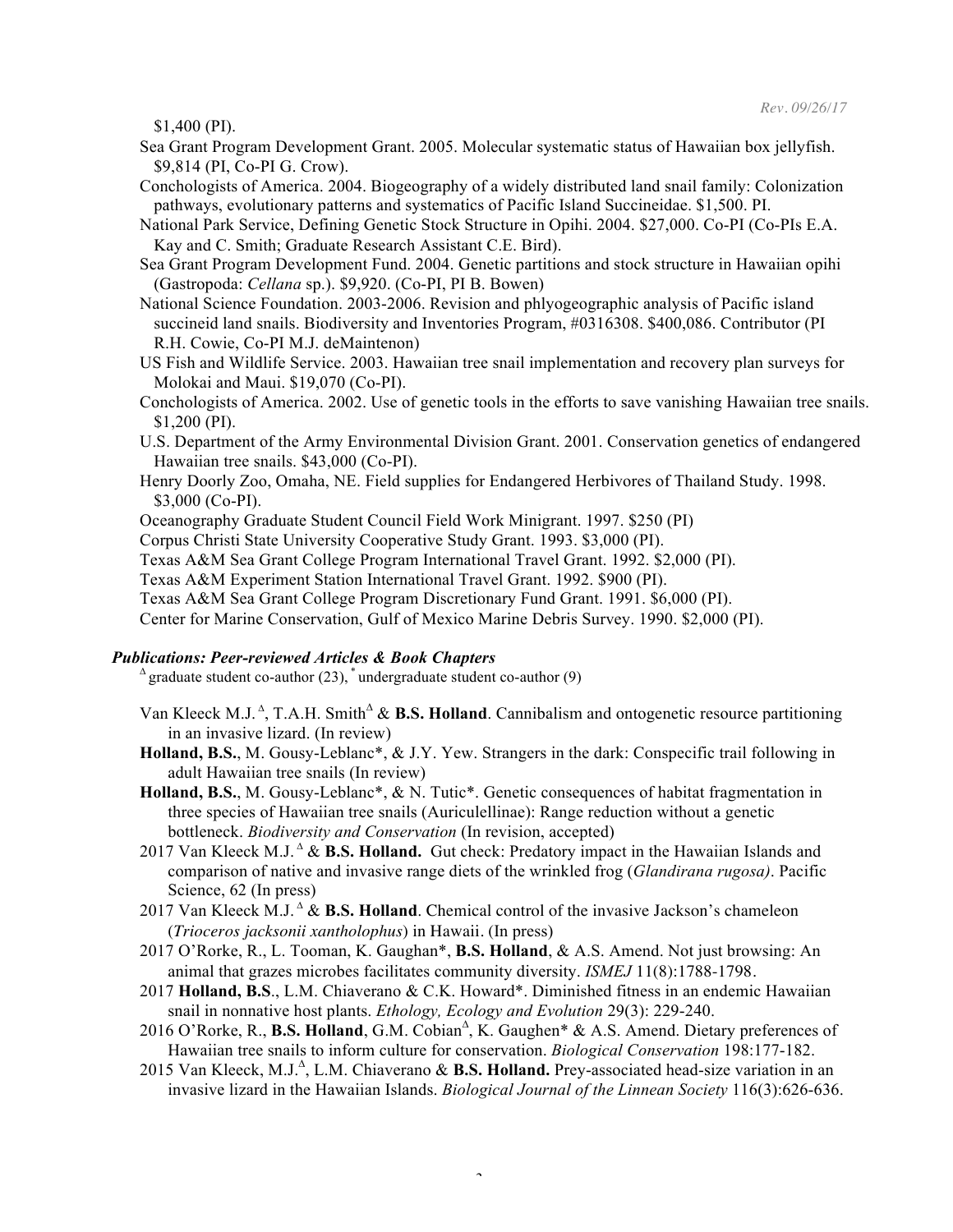- 2015 Crow, G.L., L.M. Chiaverano, J. Crites, M.A. Khramov\* & **B.S. Holland**. Box jellyfish (Cubozoa: Carybdeidae) in Hawaiian waters and first record of *Tripedalia cystophora* in Hawaii. *Bishop Museum Bulletin in Zoology*, 9: 93-108.
- 2015 O'Rorke R., G.M. Cobian<sup>∆</sup>, **B.S. Holland**, M.R. Price, & A.S. Amend. Dining local: the diet of a snail that grazes microbial communities is geographically structured, *Environmental Microbiology* 17(5):1753-1764.
- 2014 Chiaverano, L.M. <sup>∆</sup> & **B.S. Holland**. Impact of a predatory invasive lizard on the endangered Hawaiian snail *Achatinella mustelina:* a threat assessment. *Endangered Species Research* 24:115- 123.
- 2014 Chiaverano, L.M.<sup> $\triangle$ </sup>, M.J. Wright<sup> $\triangle$ </sup>, & **B.S. Holland**. Movement behavior of invasive Jackson's chameleons in Hawaii. *Journal of Herpetology* 48(4): 471-479.
- 2013 Chiaverano, L.M., **B.S. Holland,** G.L. Crow, L. Blair, & A.A. Yanagihara. Long-Term Fluctuations in Circalunar Beach Aggregations of the Box Jellyfish *Alatina moseri* in Hawaii, with Links to Environmental Variability, *PLoS ONE* (8)10: DOI: 10.1371/journal.pone.0077039
- 2013 **Holland, B.S.** & E.A. Kay. Biogeography. In: *The Pacific Islands: Environment and Society*. (M. Rapaport, ed), pages 83-94, 2nd Ed., University of Hawaii Press. Invited contribution.
- 2012 **Holland, B.S.** If the conceptual straitjacket fits, chances are you're already wearing it. Book Review/Commentary, *Molecular Panbiogepography of the Tropics,* M.J. Heads, 565 pages. *Frontiers in Biogeography* 4(4): 144-147.
- 2012 **Holland B.S**., T. Chock\*, A. Lee\* & S. Sugiura. Tracking behavior in the snail, *Euglandina rosea*: First evidence of preference for endemic versus biocontrol target pest species in Hawaii. *American Malacological Bulletin* 30(1):153-157.
- 2011 Bird, C.E., B.S. **Holland**, B.W. Bowen & R.J. Toonen. Diversification in broadcastspawning sympatric Hawaiian limpets (*Cellana* spp.). *Molecular Ecology* 20: 2128-2141.
- 2011 Rubinoff, D., **B.S. Holland**, M. San Jose<sup>∆</sup> , & J.A. Powell. Geographic proximity not a prerequisite for invasion: Hawaii not the source of California invasion by light brown apple moth (*Epiphyas postvittana*). *PLoS ONE* 6(1):23-31.
- 2011 Sugiura, S., **B.S Holland** & R.H. Cowie. Predatory behaviour in juvenile *Euglandina rosea*. *Journal of Molluscan Studies* 77: 101-102.
- 2010 Rubinoff, D., **B.S. Holland**, A. Shibata\*, R.H. Messing and M. Wright. Rapid invasion despite lack of genetic variation in the erythrina gall wasp (*Quadrastichus erythrinae* Kim). *Pacific Science* 64(1): 23-32*.*
- 2010 **Holland, B.S.,** S.L. Montgomery, & V. Costello. A reptilian smoking gun: first record of invasive Jackson's chameleon (*Chamaeleo jacksonii xantholophus*) predation on native Hawaiian species. *Biodiversity and Conservation* 19(5):1437-1441.
- 2009 **Holland, B.S.** Island flora and fauna: Snails. In: *The Encyclopedia of Islands*. (R. Gillespie & D.A. Clague, eds), pages 537-542, Science Publishing Group, University of California Press. Invited contribution.
- 2009 **Holland, B.S.** & R.H. Cowie. Land snail models in biogeography: A tale of two snails. *American Malacological Bulletin* 27:59-68. Invited review.
- 2008 Holland, B.S., C.C. Christensen, K.A. Hayes<sup>∆</sup>, R.H. Cowie. Biocontrol in Hawaii: A Response to Messing (2007). *Proceedings of the Hawaiian Entomological Society* 40:81-83.
- 2008 Cowie, R.H. & **B.S. Holland**. Molecular biogeography and diversification of the endemic terrestrial fauna of the Hawaiian Islands. *Philosophical Transactions of the Royal Society of London B* 363(1508): 3363-3376.
- 2007 Bird, C.E.<sup>∆</sup>, **B.S. Holland**, B.W. Bowen & R.J. Toonen. Contrasting phylogeography in three endemic Hawaiian limpets (*Cellana* spp*.*) with similar life histories. *Molecular Ecology* 16(15): 3173-3187.
- 2007 **Holland, B.S.** & R.H. Cowie. A geographic mosaic of passive dispersal: population structure in the endemic Hawaiian amber snail *Succinea caduca* (Mighels 1845). *Molecular Ecology* 16(12): 2422-2435.

 $\overline{a}$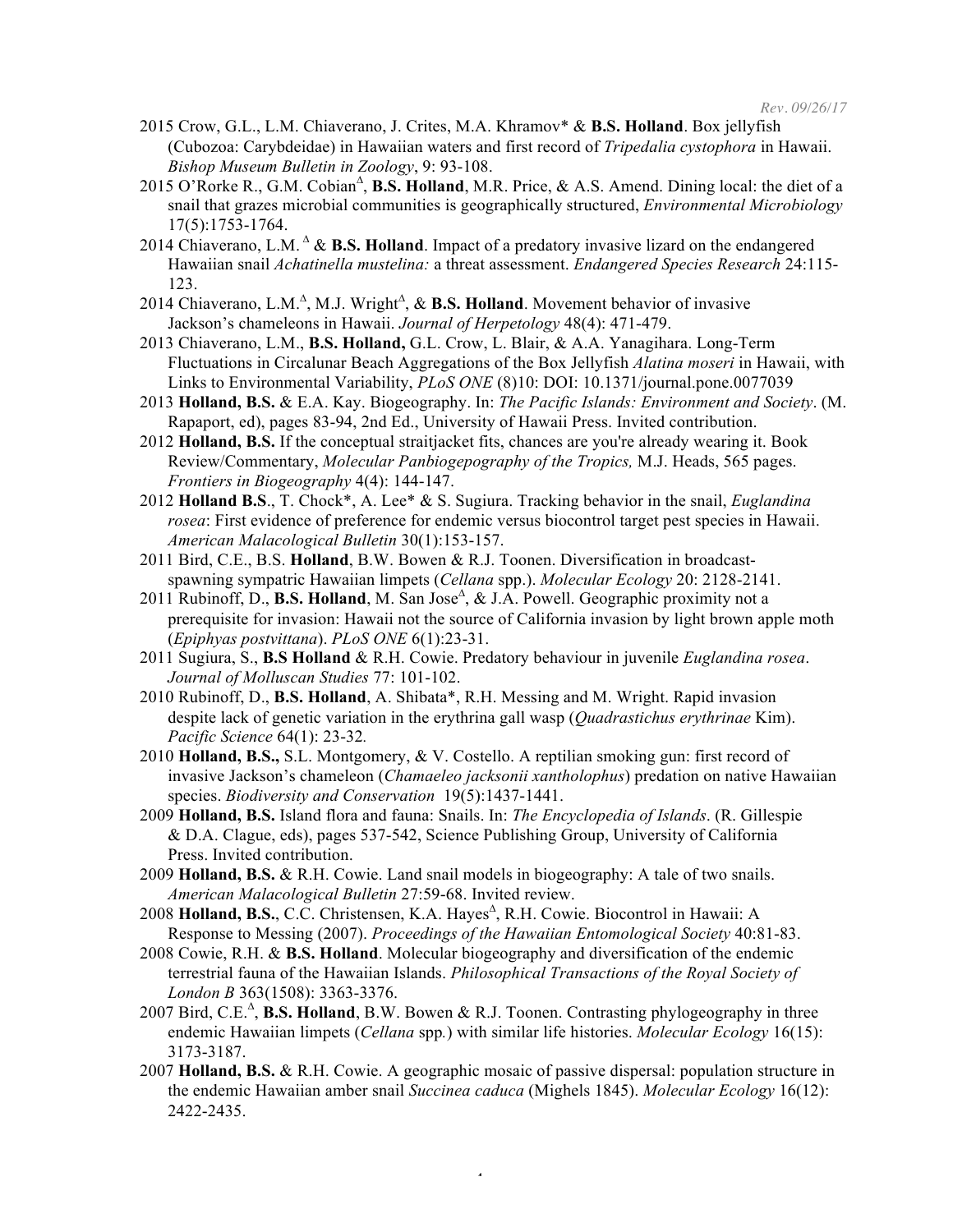- 2007 **Holland, B.S.** & M.G. Hadfield. Molecular systematics of the endangered O'ahu tree snail *Achatinella mustelina* (Mighels 1845): Synonymization of subspecies and estimation of gene flow between chiral morphs. *Pacific Science* 61(1): 53-66.
- 2006 **Holland, B.S.** & R.H. Cowie. Dispersal and vicariance in Hawaii: submarine slumping does not create deep inter-island channels. *Journal of Biogeography* 33(12): 2155-2156**.**
- 2006 **Holland, B.S.** & R.H. Cowie. New island records for the endemic Hawaiian land snail *Succinea caduca* (Mighels 1845). *Bishop Museum Occasional Papers* 88: 58-60.
- 2006 Cowie, R.H. & **B.S. Holland**. Dispersal is fundamental to evolution on oceanic islands. *Journal of Biogeography* 33(2): 193-198. Guest Editorial.
- 2005 Rubinoff, D. & **B.S. Holland**. Between the two extremes: Mitochondrial DNA is neither the panacea nor the nemesis of phylogenetic and taxonomic inference. *Systematic Biology* 54(6): 952- 961.
- 2004 **Holland, B.S.** Book Review of *Ecological Genetics: Design, Analysis, and Applications* by A. Lowe, S. Harris, and P. Ashton (2004) xi + 326 pp., Blackwell Publishing, Oxford, UK. *Oryx* 38(4): 466.
- 2004 **Holland, B.S.** & R.H. Cowie. Molecular phylogeography of a dry land, ephemeral endemic Hawaiian snail (*Succinea caduca*). *Integrative and Comparative Biology* 44(6): 709-709 (abstract).
- 2004 Hadfield, M.G., **B.S. Holland** & K.J. Olival\* . Contributions of *Ex Situ* Propagation and Molecular Genetics to the Conservation of Hawaiian Tree Snails. In: *Experimental Approaches to Conservation Biology*. (M. Gordon & S. Bartol, eds). University of California Press, Berkeley and Los Angeles. Pages 16-34.
- 2004 **Holland, B.S.**, M.N. Dawson, G.L. Crow & D.K. Hofmann. Global phylogeography of *Cassiopea* (Scyphozoa: Rhizostomeae): Molecular evidence for cryptic species and multiple invasions of the Hawaiian Islands. *Marine Biology* 145: 1119-1128.
- 2004 **Holland, B.S.** & M.G. Hadfield. Origin and diversification of the endemic Hawaiian tree snails (Achatinellinae: Achatinellidae) based on molecular evidence. *Molecular Phylogenetics and Evolution* 32(2): 588-600.
- 2004 Rundell, R.J.<sup>∆</sup>, **B.S. Holland, &** R.H. Cowie. Molecular phylogeny and biogeography of endemic Hawaiian succineid land snails (Pulmonata: Gastropoda). *Molecular Phylogenetics and Evolution* 31: 246-255.
- 2002 **Holland, B.S.** & M.G. Hadfield. Islands within an island: phylogeography and conservation genetics of the endangered Hawaiian tree snail *Achatinella mustelina*. *Molecular Ecology* 11(3): 365-376.
- 2001 **Holland, B.S.** Invasion without a bottleneck: microsatellite variation in natural and invasive populations of the brown mussel, *Perna perna* (L). *Marine Biotechnology* 3(5): 407-415.
- 2000 Apte, S.<sup>∆</sup>, **B.S. Holland,** L.S. Godwin<sup>∆</sup>, & J.P.A. Gardner. Jumping ship: a stepping stone event mediating transfer of a non-indigenous species via a potentially unsuitable environment. *Biological Invasions,* 2: 75-79.
- 2000 **Holland, B.S.** Genetics of marine bioinvasions*. Hydrobiologia* 420: 63-71 (also published as a book chapter in *Marine Genetics*, A.M. Solé-Cava, C. A.M. Russo & J. Thorpe, Springer Science pp. 63-71)
- 1999 Holland, B.S., D.S. Gallagher, D.W. Hicks<sup>∆</sup>, and S.K. Davis. Cytotaxonomic verification of a non-indigenous marine mussel in the Gulf of Mexico. *The Veliger* 42(3): 280-282.
- 1992 Gittings, S.R., G.S. Boland, K.J.P. Deslarzes<sup>∆</sup>, C. Combs<sup>∆</sup>, B.S. Holland, & T.J. Bright. Mass spawning and reproductive viability of reef corals at the East Flower Garden Bank, northwest Gulf of Mexico. *Bulletin of Marine Science* 51(3): 420-428.
- 1991 Lockwood, S.F.<sup>∆</sup>, **B.S. Holland**, J.W. Bickham, B.J. Hanks<sup>∆</sup>, & J.J. Bull. Intraspecific genome size variation in a turtle (*Trachemys scripta*) exhibiting temperature-dependent sex determination. *Canadian Journal of Zoology* 69: 2306-2310.

 $\overline{a}$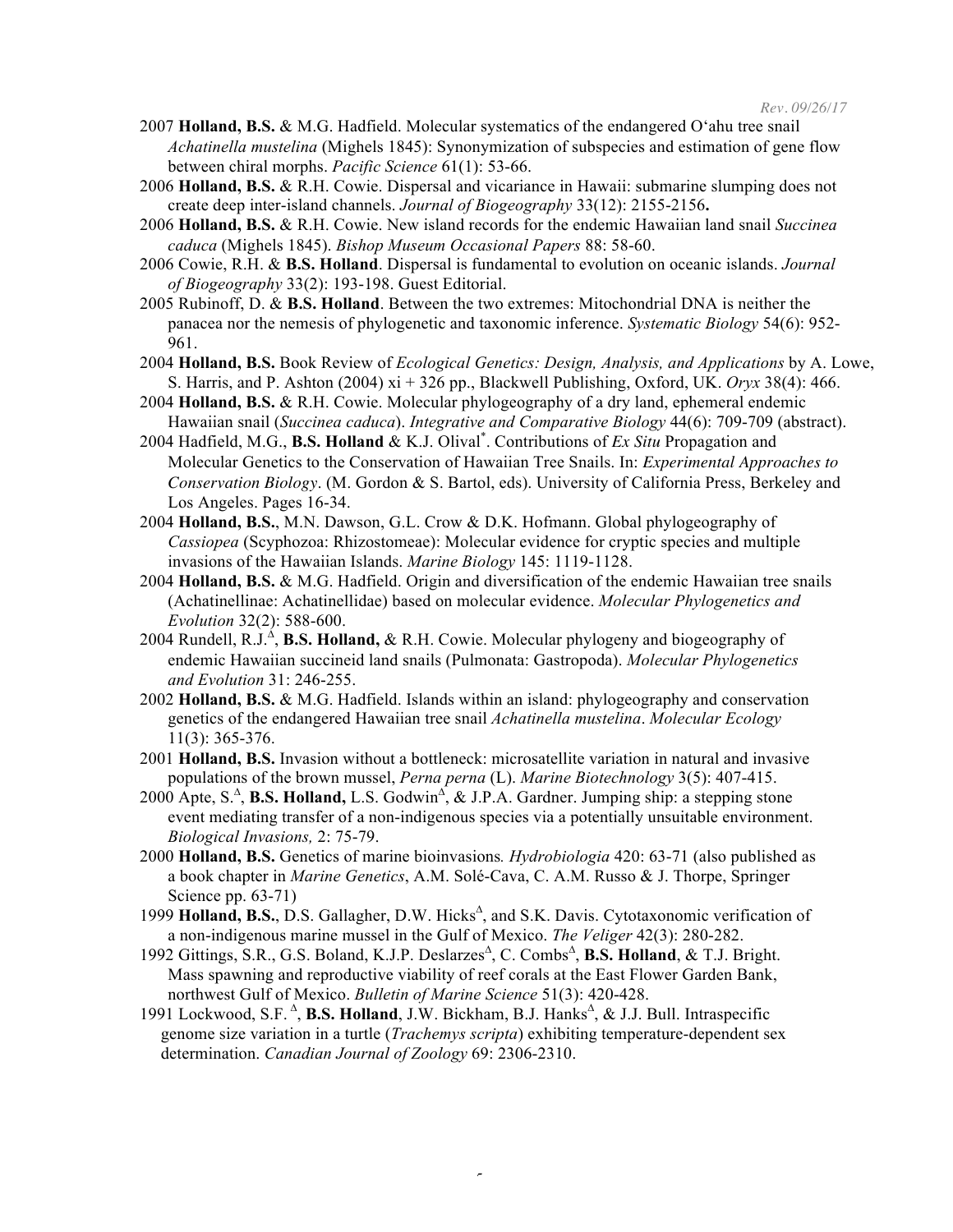#### *Technical Publications*

- 2015 **Holland, B.S**. & D. Rubinoff. *Candidate Endangered Species Survey Results and Recommendations*, NAVFAC, Andersen AFB, Guam, 55 pages.
- 2015 **Holland, B.S**. & D. Rubinoff. *Candidate Endangered Species Management Plan*, NAVFAC, Andersen AFB, Guam, 30 pages.
- 2014 **Holland, B.S.** & D.S. Sischo. *Haputo Ecological Reserve Candidate Endangered Species and Invasive Predator Survey*, Guam. Report for Garcia & Associates/Myounghee & Associates, 28 pages.
- 2013 **Holland, B.S.** & D.S. Sischo. *Terrestrial Biological Surveys on Tinian in Support of the Commonwealth of the Northern Marianas Islands Joint Military Training Environmental Impact Statement/Overseas Environmental Impact Statement*. Report for Cardno TEC, 28 pages.
- 1998 **Holland, B.S.** & C.Y. Barrios (eds). *Cultural Forest Conservation in Northeastern Thailand: A Model Study in Community Based Sustainable Resource Management*. Office of Environmental Policy and Planning, Bangkok, Thailand. 129 pages
- 1995 **Holland, B.S.** Coral genetics research at the Flower Gardens*. Reef Research Rendezvous: a report on science in the Flower Garden Banks National Marine Sanctuary*. Flower Gardens Fund Technical Series, Report #94-02
- 1992 Gittings, S.R., G.S. Boland, K.J.P. Deslarzes, D.K. Hagman, & **B.S. Holland**. *Long-term monitoring at the East and West Flower Garden Banks*, OCS Study MMS 92-0006. U.S. Department of the Interior, Minerals Management Service, Gulf of Mexico OCS Regional Office, New Orleans, LA. 206 pages
- 1990 Gittings, S.R., G.S. Boland, **B.S. Holland**, & K.J.P. Deslarzes. *Ecological monitoring program at the Flower Garden Banks*. In: Minerals Management Service. Proceedings: Tenth Annual Information Transfer Meeting. U.S. Dept. of Interior. Minerals Management Service. New Orleans, LA. MMS Contract # 14-35-0001-30499. OCS Study/MMS 90-0027, 441 pages.

# *Presentations Since 2004*

- 2016 Chiaverano, L.M., **B.S. Holland**, R. Vandermeulen, G. Crow, & L. Blair. Does light pollution drive near-shore aggregations of the box jellyfish in Hawaii? Jellyfish Blooms Symposium, Barcelona, Spain.
- 2016 Smith, T.A.H., M.J. Van Kleeck & **B.S. Holland**. I come from the land down under: Ecological niche modeling in the invasive plague skink in Hawaii. American Society of Ichthyologists and Herpetologists, New Orleans, LA.
- 2014 Wright, M., L.M Chiaverano, & **B.S. Holland**. Role of social interaction and habitat suitability in movement behavior of Jackson's chameleons in Hawaii. Joint Meeting of Ichthyologists and Herpetologists, Chattanooga, TN.
- 2014 Howard, C.A.K. & **B.S. Holland**. Is an Alien Plant Invasion Really So Bad? Comparative Performance of an Oahu Snail (*Auriculella diaphana*) in Native Versus Non-Native Host Plants. Society for Integrative and Comparative Biology, Austin TX.
- 2013 Wright, M., Chiaverano, L.M., **B.S. Holland.** Radio-tracking Jackson's chameleons to understand range size and movement behavior. Tester's Symposium, UH Manoa.
- 2013 **Holland, B.S.** Biogeography of Hawaiian Land Snails: Diversity in Adversity. University of Guam, Biology Seminar Series, Mangilao, Guam.
- 2013 **Holland, B.S.** Herpetological misadventures of a malacologist. Hawaii Herpetology Club.
- 2012 **Holland, B.S.** Big radiations on small remote islands. Hawaii Malacological Society. Honolulu, HI.
- 2012 **Holland, B.S.**, Costello V., Joe, S. Hawaiian Conservation Conference. Completion of the state of the art exclosure at Puu Hapapa, and progress in efforts to stem the loss of endangered *Achatinella mustelina.* Honolulu Convention Center.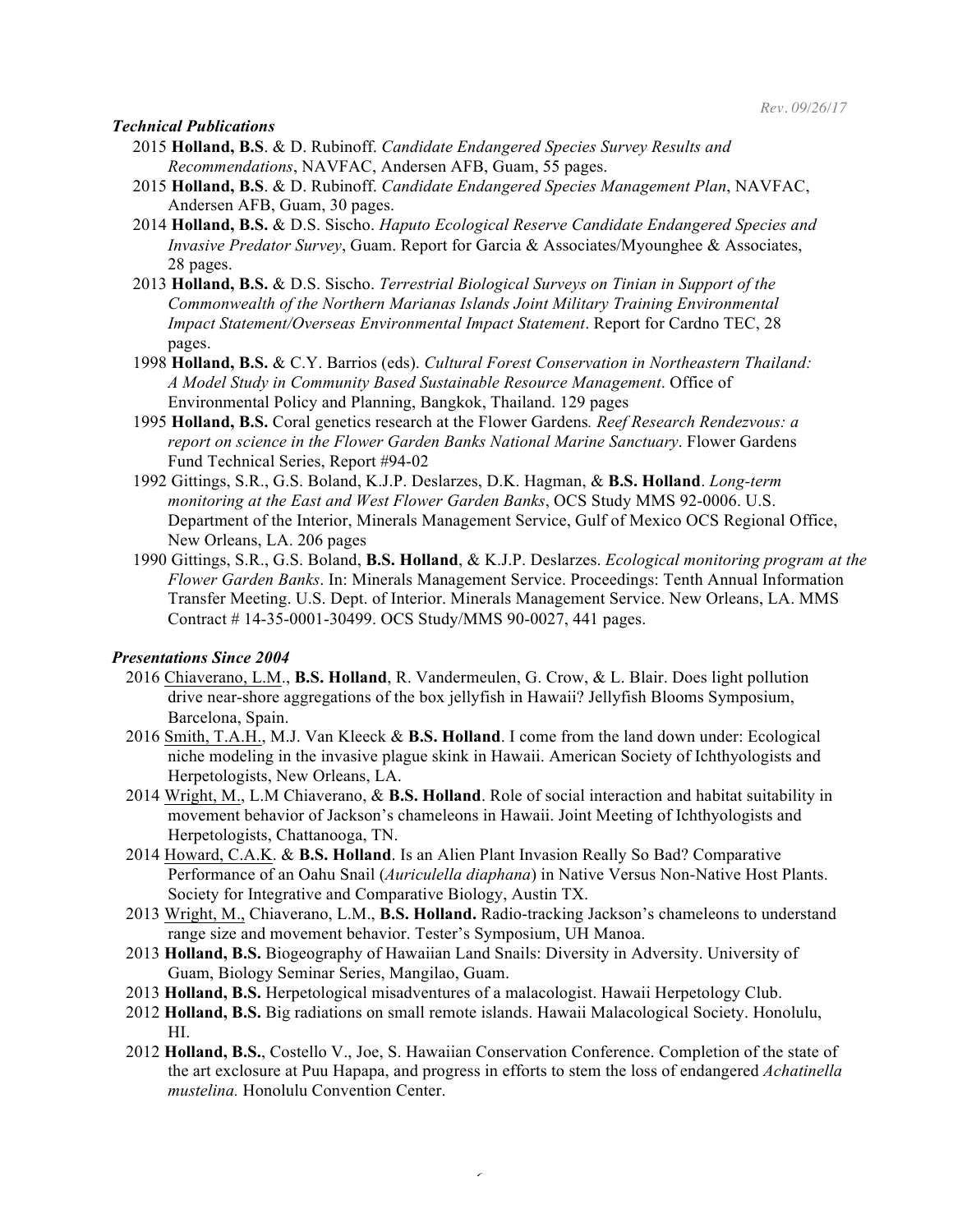- 2012 **Holland, B.S.** Keep your friends close and your enemies closer, behavioral ecology of invasive predators in Hawaii. American Malacological Society, Cherry Hill New Jersey.
- 2011 **Holland, B.S.** Recent progress in studies of behavioral ecology of invasive predators of native invertebrates in Hawaii. Hawaiian Insect Diversity: Evolutionary Biology Meets Conservation Management, Entomological Society Pacific Branch meeting.
- 2010 **Holland, B.S.** Hawaiian Conservation Conference. Crisis at Pu'u Hapapa: Emergency efforts to stop the catastrophic loss of endangered *Achatinella musteilina.* Honolulu Convention Center.
- 2009 **Holland, B.S.** Moderator, Invertebrate Evolution and Diversity, Pacific Biosciences Research Center Second Annual Symposium on Biodiversity. May, Hawaii Imin Conference Center, East West Center, University of Hawaii.
- 2008 **Holland, B.S.** & R.H. Cowie. Hawaiian land snail diversity, its decline and replacement by aliens. American Association for the Advancement of Science, Pacific Division. Hawaii Preparatory Academy, Waimea, Hawaii. Invited oral presentation.
- 2008 **Holland, B.S.** & R.H. Cowie. What can phylogeography tell us about conservation of endemic island snails? American Association for the Advancement of Science, Pacific Division. Hawaii Preparatory Academy, Waimea, Hawaii. Invited oral presentation.
- 2008 **Holland, B.S.** Understanding large radiations on small islands: phylogeography and conservation. Pacific Biosciences Research Center Biodiversity Symposium. East-West Center, University of Hawaii, Manoa. Invited oral presentation.
- 2007 Bird, C.E. **B.S. Holland**, B. Bowen, & R. Toonen. Using patterns of population structure to revive a crashed multi-species fishery. Biodiversity Extinction Crisis Conference - A Pacific Response. University of New South Wales, Sydney Australia. Oral presentation by C.E. Bird.
- 2007 **Holland, B.S.** Is the answer "Blowin' in the wind"? Comparative dispersal potential predicts population structure in native Hawaiian snails. Evolution, Christchurch, New Zealand. Poster presentation.
- 2006 **Holland, B.S.** & R.H. Cowie. Phylogeography of the multi-island endemic Hawaiian land snail *Succinea caduca*. American Malacological Society, Seattle WA. Oral presentation.
- 2005 **Holland, B.S.** Evolutionary Patterns in Hawaiian Land Snail Radiations: Comparative Biogeography of Two Major Groups, the Succineidae and the Achatinellinae (Achatinellidae). Symposium on Ecological and Molecular Approaches to Island Biology, Japan Evolution Conference, Tohoku University, Sendai, Japan. Invited oral presentation.
- 2005 **Holland, B.S.** Comparative phylogeography of Hawaiian tree and amber snails: do snails care more about vicariance or dispersal? American Malacological Society, Asilomar, CA. Oral presentation.
- 2005 Bird, C., A. Kay, & **B.S. Holland.** Growth rates and reproductive patterns in opihi. A.L. Tester Symposium, University of Hawaii, Honolulu, HI. Oral presentation.
- 2005 Bird, C.E., **B.S.Holland**, R.J.Toonen, & B.W.Bowen. Molecular systematics and population structure of opihi (*Cellana* spp.) inferred from mitochondrial DNA sequences. A.L. Tester Symposium, University of Hawaii, Honolulu, HI. Poster presentation*.*
- 2005 **Holland, B.S.** & R.H. Cowie. Phylogeography of the endemic Hawaiian amber snails (Gastropoda: Succineidae). SICB, San Diego. Poster presentation.
- 2005 deMaintenon, M., **B.S. Holland** & R.H. Cowie. The shell game: reconciling morphology with DNA to reconstruct biogeographic and systematic patterns in succineid land snails. SICB, San Diego. Poster presentation.
- 2005 Evolution, diversification and conservation of the Hawaiian Succineidae. American Malacological Society. Asilomar Conference Center, Pacific Grove, CA. Invited oral presentation.
- 2004 Molecular approaches to understanding marine bioinvasions: case studies and applications. UH Hilo, job candidate seminar. Invited oral presentation.
- 2004 Olival, K.J., **B.S. Holland**, & M.G.Hadfield. The conservation and management of endangered O'ahu tree snails (Genus: *Achatinella*). Balancing the Arc: Invertebrate Conservation. American Museum of Natural History. Poster presentation.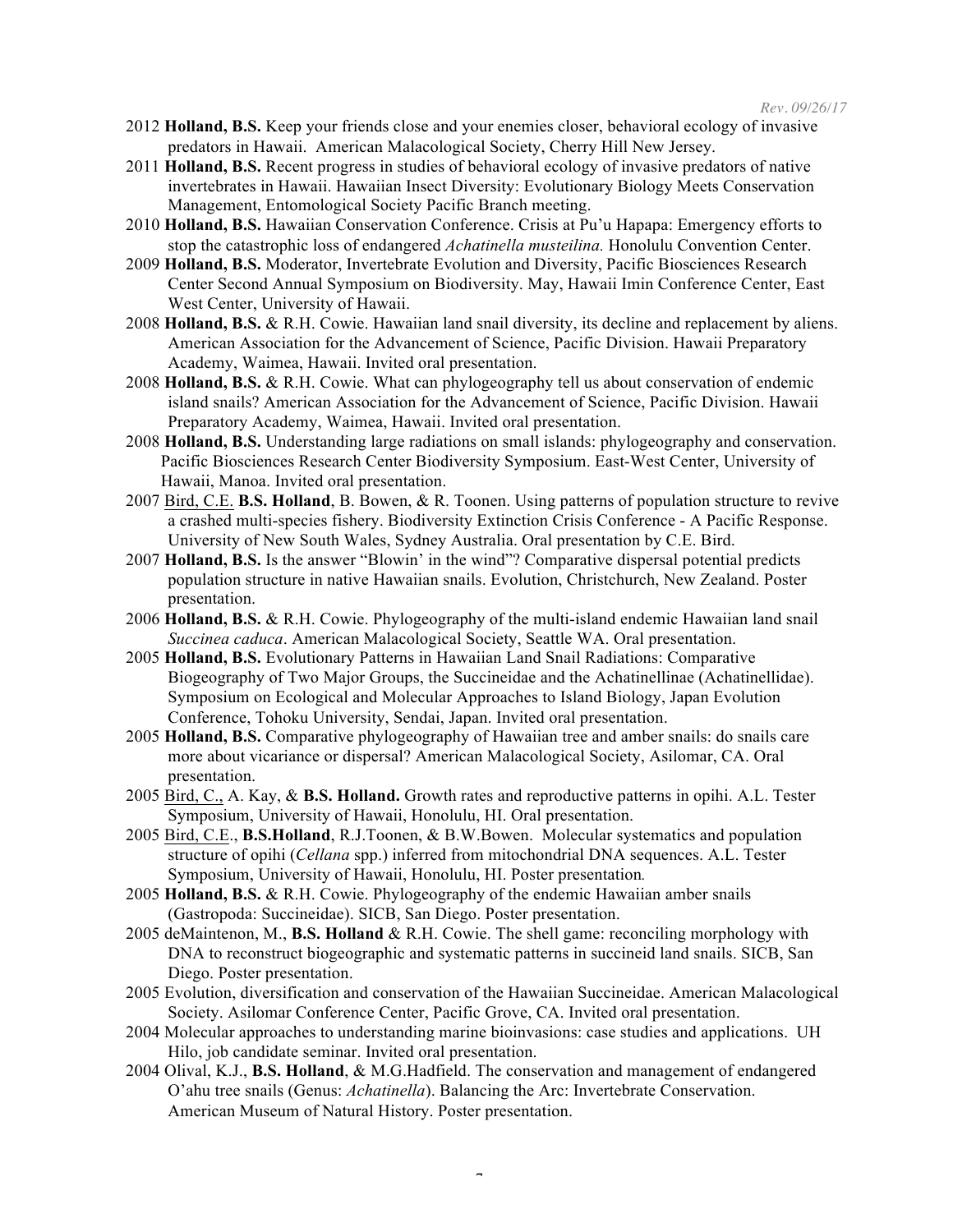# *Thesis & Dissertation*

- 1997 **Holland, B.S.** Genetic architecture of a biological invasion: geographic pattern of genetic variation in the brown mussel, *Perna perna*, from natural and nonindigenous populations. 160 pages. Texas A&M University, College Station, TX
- 1991 **Holland, B.S.** Mitochondrial DNA sequence variation of the 16S ribosomal RNA gene from five western Atlantic populations of the star coral, *Montastrea annularis*. 92 pages. Texas A&M University, College Station, TX

# *Editorial & Review Experience*

Associate Editor, *Ecological Research,* Ecological Society of Japan*,* 2013 present. Subject Editor, *Taprobanica*, Nature Conservation Society of Sri Lanka, 2009-present. Subject Editor, *Journal of Evolutionary Biology Research*, Academic Journals, 2009 present.

Editorial Board, *International Journal of Biodiversity*, 2012-present.

Editorial Board, *Ciencias Marinas*, Ensenada, México. 2002-present.

- Review Board, International Workshop on *Marine Genetics*, Rio de Janeiro, Brazil. 1998-1999.
- Fisheries Genetics Advisory Board Member-Aquatic Resources Research Institute, Bangkok Thailand. 1997-1998.
- I have reviewed grant proposals for the **National Science Foundation** Biological Oceanography (2) and Systematics, and Postdoctoral Research Fellowship Program (16); the **Marsden Fund**, Royal Society of New Zealand; Portugal's **Foundation for Science & Technology** (2) 2010, Chilean **Millenium Science Initiative** 2013 (5) and the **Polish National Science Centre** 2015 (2)**.**
- I have reviewed Environmental Impact Statements, Assessments and Endangered species recovery plans including: USFWS 5-Year Stock Island tree snail/*Orthalicus reses*, Military Reservation SDEIS, Lanai Natural Energy Project 2010, Federal Register USFWS Proposal Listing 39 Endangered Species and Critical Habitat for 135 Species, Maui Nui, 2012. I have reviewed manuscripts for **42** peer-reviewed scientific journals

## *Recent Professional Service Activities*

Member of Kuali'i Council Tenure Track Faculty Search Committee, 2015-16.

- Member EECB Grad faculty, 2004-present
- Member Graduate Student Grants Evaluation Committee, EECB 2006-present

Chair of Graduate Student Grants Evaluation Committee, EECB 2012-present

- Mentor to International Interns: Sherbrook University, Canada, Summer of 2014, Fall 2015; 2 interns from Sa Paulo, Brazil Summer 2015; 2016. Hosted an intern from London, Summer 2015.
- Supervisor / Mentor High school interns: 2 AP Punahou Seniors (2014), 1'Iolani Senior (2014), 4 Waipahu HS Seniors (2010-2013), 1 Kaiser High School Senior (2015)
- I provide regular lab tours and lectures, totaling a few hundred elementary, middle and high school students each year, plus dozens of adults from organizations such as the Hawaiian Malacological Society, Brigham Young University, the Manoa Heritage Foundation, HECO, and other private organizations. As part of this regular outreach activity, I emphasize the value of water services and protection of coastal marine ecosystems provided by native rain forests, the critical role played by our reefs in maintaining marine resource integrity, and the importance of not releasing or spreading weeds, pets or other nonnative organisms because of environmental damage to sensitive native ecosystems caused by invasive species globally.
- Over 45 undergraduate students trained
- 7 Graduate Student Committees
- 12 Graduate Students Trained (non-committee, UH students unless otherwise indicated)
- Graduate Student Committee Chair